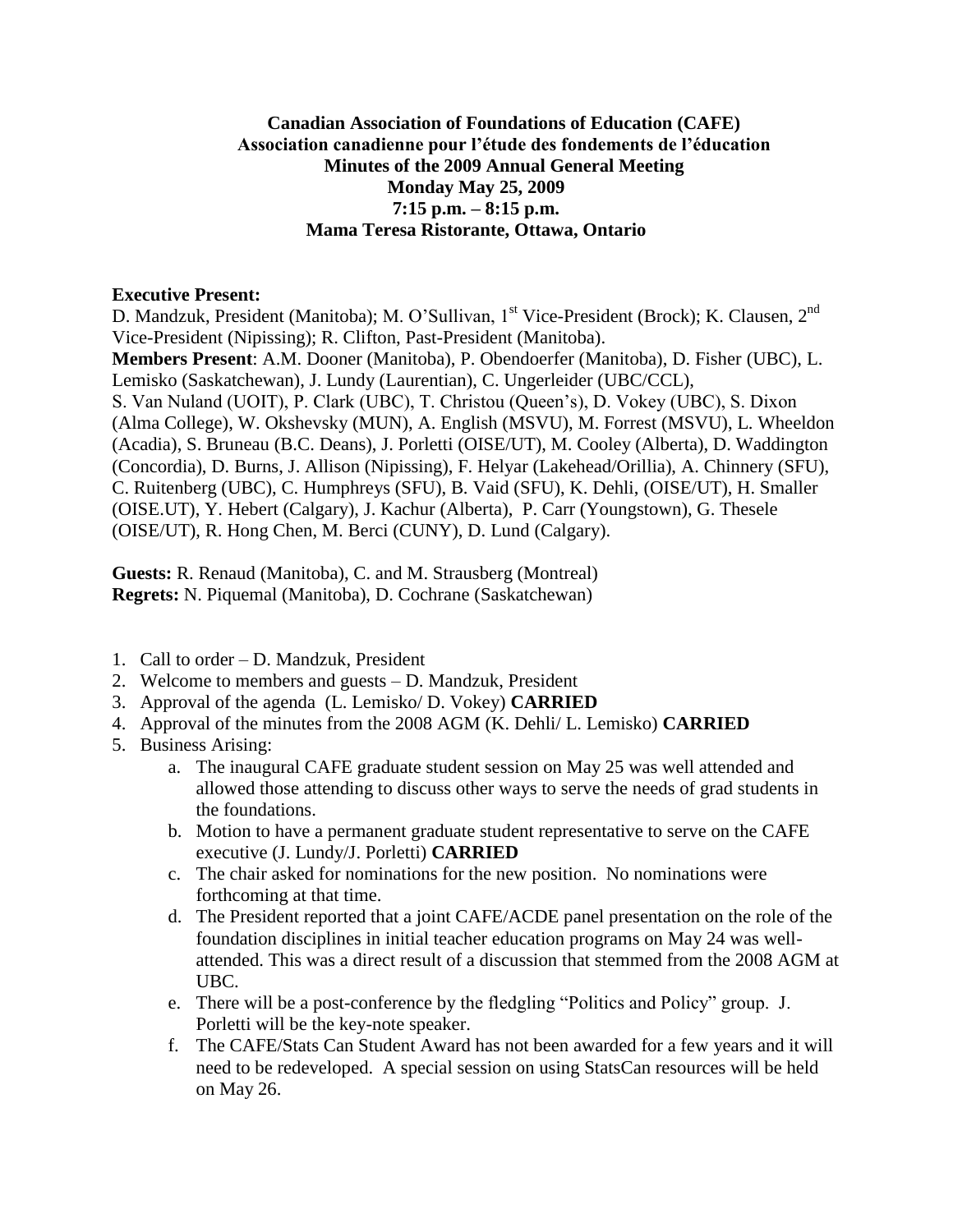g. The President acknowledged that Joel Yan had recently retired from StatsCan. On behalf of the CAFE membership, D. Mandzuk recognized Joel's many contributions to CAFE over the years. This was followed by a round of applause for Joel's contributions.

## 6. Reports

- a. President D. Mandzuk
	- i. There will be new requirements for all authors to be members of CSSE on submission of papers for presentation at the annual conference. There was considerable discussion that this decision would mean that fewer graduate students would probably be included on papers and that papers with coauthors in other faculties and universities may not be accepted. The members recommended that the President ask the CSSE Executive to reconsider the decision. This was accepted by general agreement even though D. Fisher and M. O'Sullivan were prepared to make a motion.
- b. 1<sup>st</sup> Vice-President M. O'Sullivan
	- i. Motion to establish awards for M.Ed. and Ph.D. dissertations. A committee will be established by the Vice President. (M. O'Sullivan/ S. Van Nuland) **CARRIED**
- c.  $2<sup>nd</sup> Vice-President K. Clausen$ 
	- i. The  $2<sup>nd</sup>$  Vice-President reported that technically, CAFE had 39 sessions, although the number was slightly higher when joint sessions were considered. 14 of the sessions at the 2009 conference were CPES sessions.
- d. Secretary-Treasurer D. Mandzuk for N. Piquemal
	- i. The President reported that there was approximately \$1300.00 in the bank account and that CAFE had 217 members as of May 17/09. He also reported that he expected to forward cheques of \$400 to each of the constituent groups as soon as he was given CAFE's annual allotment from CSSE.
- e. New Scholars Fund S. Van Nuland
	- i. The fund has approximately \$15,000 in it. The interest is used to allocate awards of \$1000.00 to new scholars. Both of the winners this year were from the foundations.
	- ii. Both multi-authored and single-authored papers are encouraged to be submitted. This year there were 19 papers submitted with the winners announced at the CSSE AGM. CAFE members won two of the awards. The winners were: "The Art of Scientific Self-Defence: Transforming Dewey's Idea of Technological Transparency" by David Waddington (Concordia) and Noah Feinstein (Stanford) and "The 100-Mile Curriculum: Expanding the Scope, not the Footprint" by Claudia Ruitenberg (UBC). Congratulations and applause!
	- iii. In relation to those submissions currently under review, 12 papers were currently being considered. The papers have two rounds of appraisal: 1.Consists of feedback and scoring with each paper read by three reviewers from the different associations; 2. Papers are scored only and reviewers read different papers from round one. The winners will be announced at the 2010 CSSE AGM.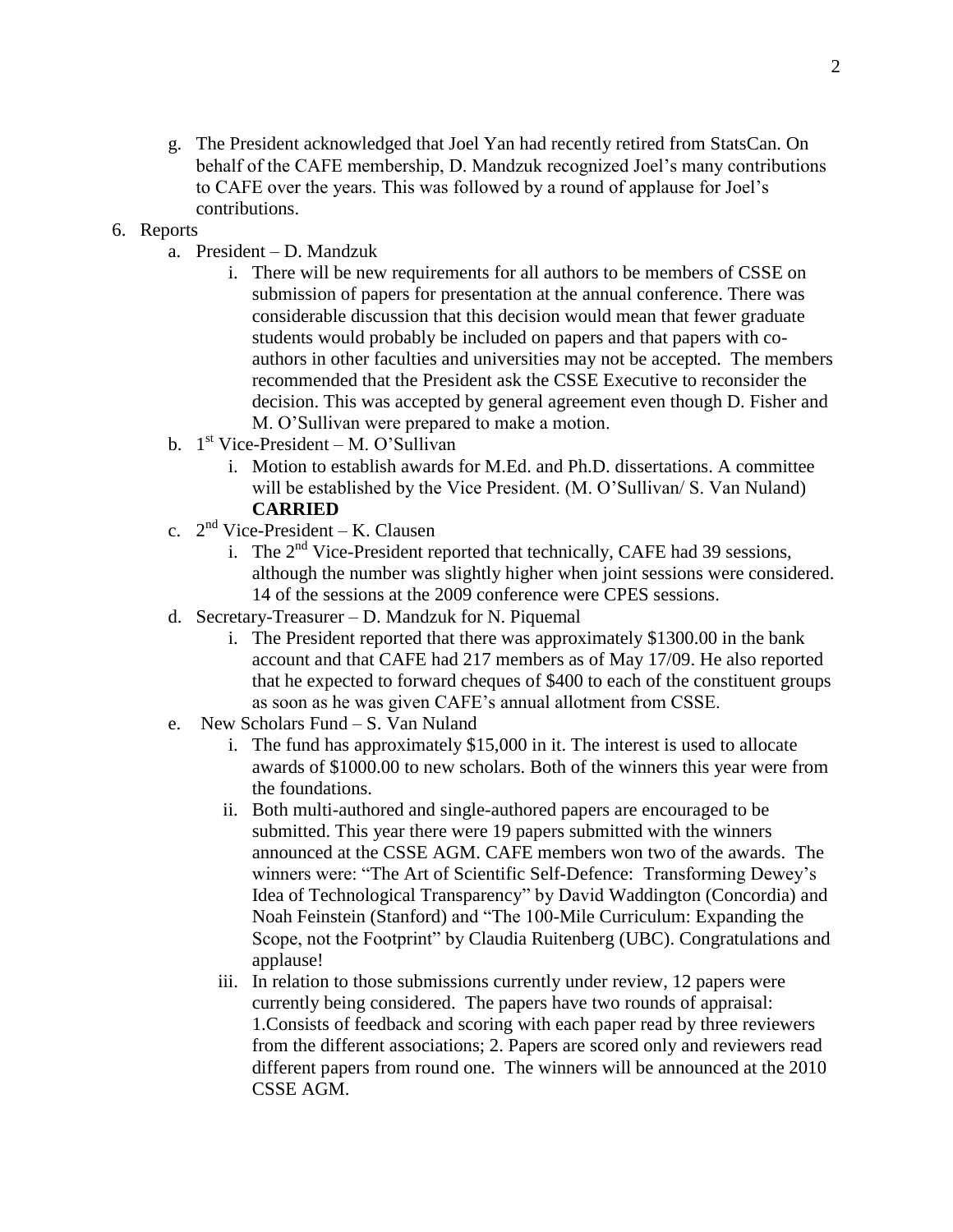- iv. Donations to the New Scholar Fund are being accepted. Please contact Tim Howard if you wish to contribute.
- v. Don Fisher provided some context and spoke briefly about the history of the New Scholars Fund.
- f. Constituent Groups
	- i. CPES W. Oksehvsky reported on recent activities.
	- ii. CHEA– No report provided.
	- iii. Socinet J. Kachur reported on recent activities and concerns about the revised submission process for Socinet. D. Mandzuk expressed his commitment to working towards rectifying any problems that occurred this year.
- 7. New Business
	- a. Confirmation of the Executive
		- i. The President spoke about the CAFE executive and said that the present members were willing to continue in their position for another year.  $1<sup>st</sup> V-P$ Mike O'Sullivan said that he would be willing to be the next president but encouraged others to consider the role as well. A motion was requested.
		- ii. Motion to confirm the present executive members for the 2009-10 year. (S. Van Nuland / L. Lemisko) **CARRIED**
	- b. CSSE Board of Directors D. Mandzuk
		- i. The President reported the CJE was now completely on-line.
		- ii. The CSSE conference will be at Concordia University in 2010.
	- c. Oxford University Press D. Mandzuk
		- i. The President reported that he had been talking to OUP about publishing a textbook that would combine case studies with analyses from the foundations of education. The project could potentially involve a number of CAFE members and would be one way for our association to work together to continue to make our case heard. Members of CAFE were very enthusiastic about this prospect and indicated that such a textbook was needed. A followup session was to be planned on the pre-conference day of the 2010 conference.
	- d. CAFE Publication Award -- M. O'Sullivan
		- i. The Vice-President reported that the publication award was given to P. Carr and D. Lund for their book: "The Great White North? Exploring Whiteness, Privilege and Identity in Education." The two authors spoke briefly about the book and the attention that it had received.
	- e. CAFE Service Award D. Mandzuk
		- i. The President announced that this year's recipient of the CAFE Service Award was Rod Clifton for his 35 years of service to CAFE. A number of letters of support were read, to great gnashing of teeth, hoots and hollers!!!
	- f. Announcements
		- i. S. Van Nuland suggested that the CAFE Awards Committee consider including another category for "learning tools" (broadly defined). She agreed to work with M. O'Sullivan, Anne-Marie Dooner (grad student representative), and other interested members on the criteria for such an award and the proposed grad student awards as well.